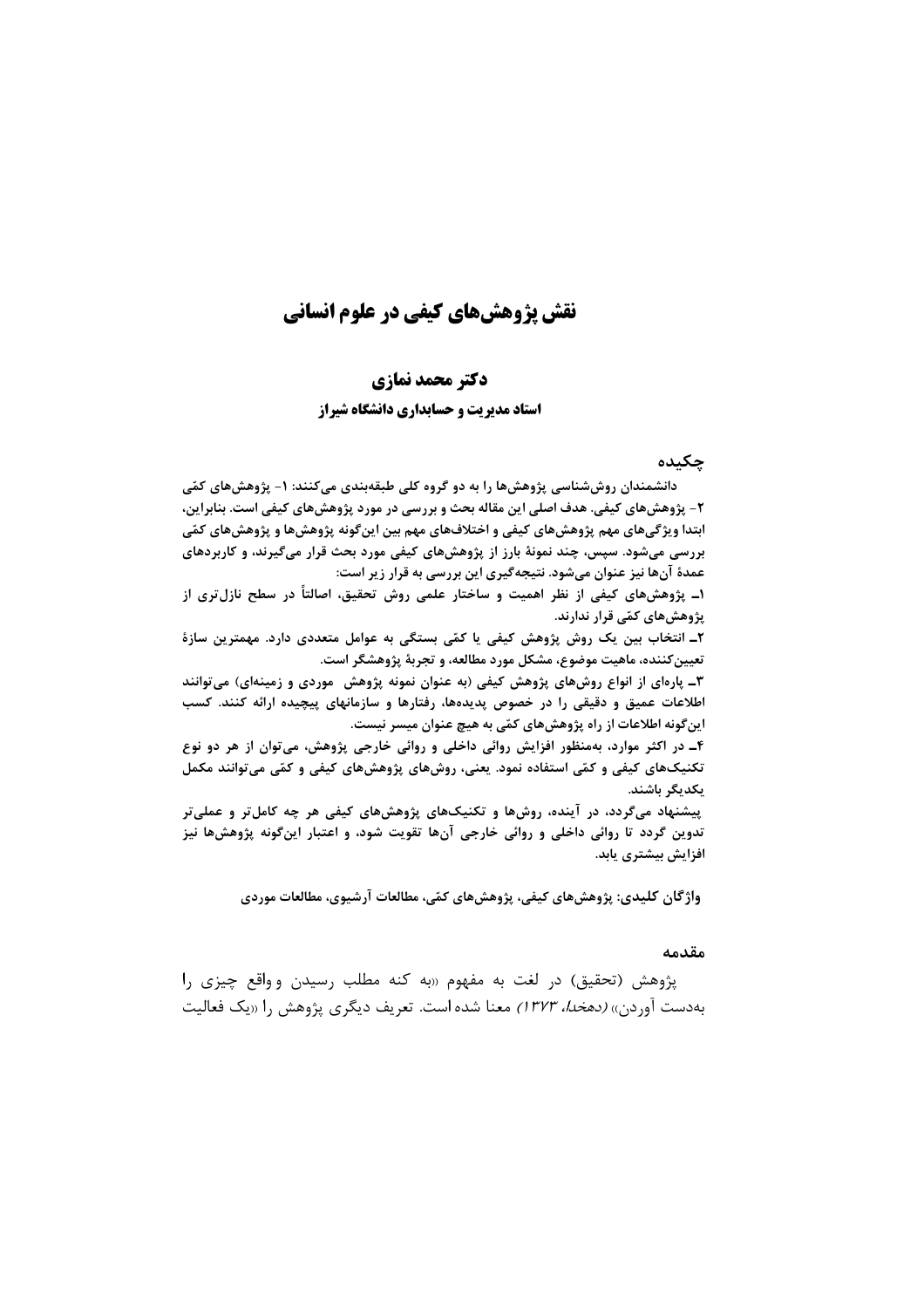منظم و مدون می داند که هدف آن کشف و گسترش دانش و حقیقت است *(نادری و سيف نراقى، ١٣٧٣: ٣٧).* بەگونة كلى،پژوهش عبارتاست از يک عمل منظم كه در نتیجهٔ آن پاسخهایی برای سؤالهای موردنظر و مطرح شده در موضوع تحقیق به دست می آید *(نادری و نراقی، ۱۳۷۳: ۳۶).* بهگونهٔ دقیقتر، پژوهش عبارت است از فعالیتی که در برگیرنده: یک ایده، یک پژوهشگر، یک روش و یک محیط است *(نمازی، ۲۰/ ۲۱۳۷*. پژوهش علمي يک مطالعۀ منظم و کنترل شدۀ نظامدار، منطقي و بر مبناي

روشهای علمی است که دادهها را خلاصه میکند تا به نتیجه برسد، و قابلیت تکرارپذیری و انتقالپذیری را نیز دارد. پژوهشهای علمی را میتوان به دو گروه کلی تقسيمبندى نمود:

۱ـ پژوهشهای کمّی' ۲- پژوهش های کیفے <sup>۲</sup>

هدف اصلی این مقاله بررسی نقش پژوهشهای کیفی است. به این منظور، ابتدا ماهیت پژوهشهای کیفی و تفاوتهای عمده اینگونه پژوهشها با پژوهشهای کمّی مورد بررسی قرار میگیرد. سپس مهمترین سازههایی که در پژوهشهای کیفی مورد استفاده قرار می گیرند، بحث می شوند. نتیجه گیری مقاله در پایان ارائه می گردد.

ماهيت پژوهش هاي کيفي

پژوهشهای کمّی از روش علمی ساخت و اثبات تجربی استفاده میکنند و بر اساس فرضیهها و طرحهای پژوهش از قبل تعیینشده انجام میشوند. معیارهای اندازهگیری دادهها کمّی است و برای استخراج نتیجهها از فنهای آماری استفاده مے کنند.

پژوهشهای کیفی شامل روشهایی می شوند که برای مطالعه پدیدهها در شکل طبیعی خودشان به کار گرفته میشوند، و پژوهشگر هیچ فرضیهٔ از قبل تعیین شدهای در زمینه موضوع مورد مطالعه در دست ندارد. در این گونه پژوهشها، هدف پژوهشگر بررسی «کیفیت» پدیده مورد مطالعه است نه کمیّت. واژه کیفیت به چه، چگونه، چەزمان، كجا، چقدر، چە مقدار و… مربوط مى شود. بنابراين، پژوهش هاى كيفى بە معانی، مفاهیم، تعاریف، علامات، استعارات، توضیحات و ویژگیهای چیزها و موضوعهای مورد مطالعه، میپردازند. در این موارد، به عنوان نمونه، برای پاسخ به این که چه راههایی برای اداره کارایی سازمان مؤثرند؟ رضایت خاطر شغلی کارکنان

<sup>1</sup> Ouantitative Research

<sup>2</sup> Oualitative Research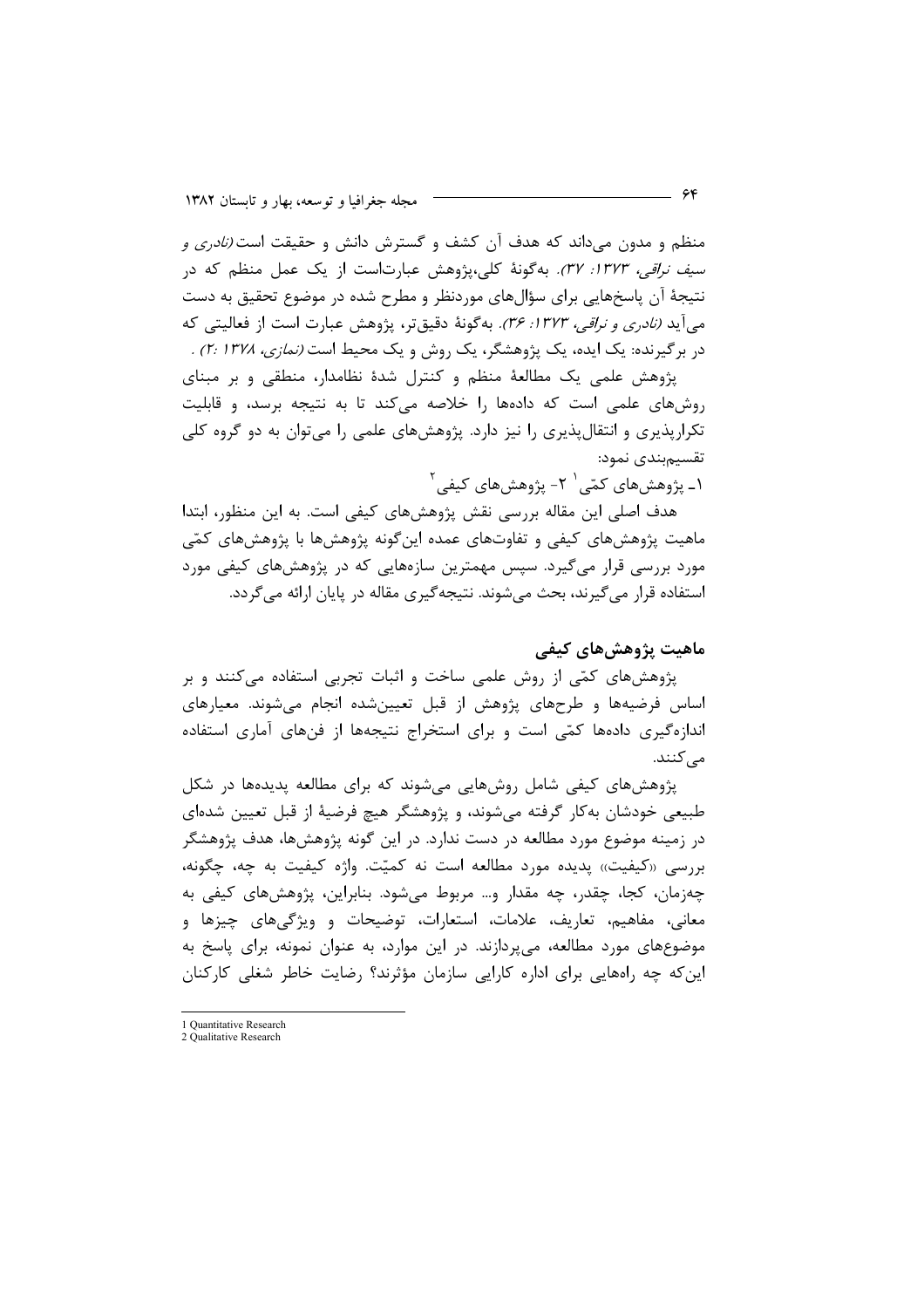نقش پژوهش،ای کیفی در علوم انسانی

چقدر است؟ میزان رضایت مردم از خدمات بیمارستانها چقدر است؟ و… معمولاً از یژوهشهای کیفی استفاده می شود.

با وجودی که پژوهشهای کیفی بخش وسیعی از تحقیقات را در رشتههای گوناگون علوم انسانی و علوم تجربی تشکیل میدهند، اما در اکثر موارد به پژوهشهای کمّی اهمیت بیشتری داده میشود. این امر میتواند مربوط به طرز تفکر، و سلیقه اشخاصی باشد که پژوهشهای علمی را فقط مرتبط با اعداد و ارقام کمّی و نتیجه گیریهای دقیق و (نسبتاً) قطعی میدانند. همچنین، این امر میتواند به دلیل سابقه و تجربهٔ شخص منتقد نیز باشد. عدم آشنایی به ویژگیهای کیفی و پیچیدگی متغیرهای رفتاری مربوط به مطالعه از یکطرف، و تجربهٔ متمادی شخص در زمینههای صرفاً مقداری و کمّی از طرف دیگر این وضعیت را بهوجود میآورد. ضعف پارهای از پژوهشهای کیفی در انتخاب روشهای علمی و مناسب و متدولوژی ضعیف آنها می تواند از دیگر عوامل مربوط به شکل گیری این گونه تفکرها باشد (البته این ایراد در پژوهشهای کمّی هم میتواند وجود داشته باشد). همچنین، پژوهشهای کیفی توسط برخی از نویسندگان مورد انتقاد قرار گرفتهاند و به عنوان روشهای غیرعلمی و فاقد روایے قلمداد شدہاند.

در این مورد میشلر*(میشلر، ۱۹۸۶ :۲۹)* پاسخ زیر را به منتقدان میدهد: روشهای دیگری بهجز روشهای استاندارد، مانند مصاحبهٔ بدون ساختار، به عنوان روشهای خطادار تلقى مى شوند. من، در مقابل، بحث مى كنم كه مصاحبة استاندارد، به گونهٔ اساسی، دارای خطا است و بنابراین نمی تواند بهعنوان یک الگوی ایدهآل، که سایر روشها را با آن می توان سنجید، به کار برده شود. همچنین، قاپوری و دیگران می گویند: در ادبیات روشهای پژوهش، پارهای از بحثها دربارهٔ اینکه چه فنها یا روشهایی بیشتر مناسب یا «علمی» هستند، وجود دارد؛ گاهی گفته می شود که روشهای کمّی و ساختار یافته «علمیتر» و در نتیجه بهتر هستند. اما به اعتقاد ما، روشها یا فنها «بهتر» یا «علمیتر» نیستند فقط بهخاطر این که آنها کمّی هستند. چه روشها یا فنهایی برای چه (پروژه) تحقیق مناسبتر هستند، بستگی به موضوع تحقیق و هدف آن دارد (Ghauri, Gronhaug and kristianslund, 1995: 83).

برمن، لي كاميت و گوتز ٰ ادعا مي كنند كه انتقادهاي وارده به پژوهشهاي كيفي، به این دلیل نیست که نقص واقعی در الگوی کیفی وجود دارد، بلکه به این دلیل است که واژه تجربي به اشتباه برابر و مترادف با واژه ((کمّي)) بهکار برده مي شود. از طرف

<sup>1</sup> Borman, Lecompte, and Goetz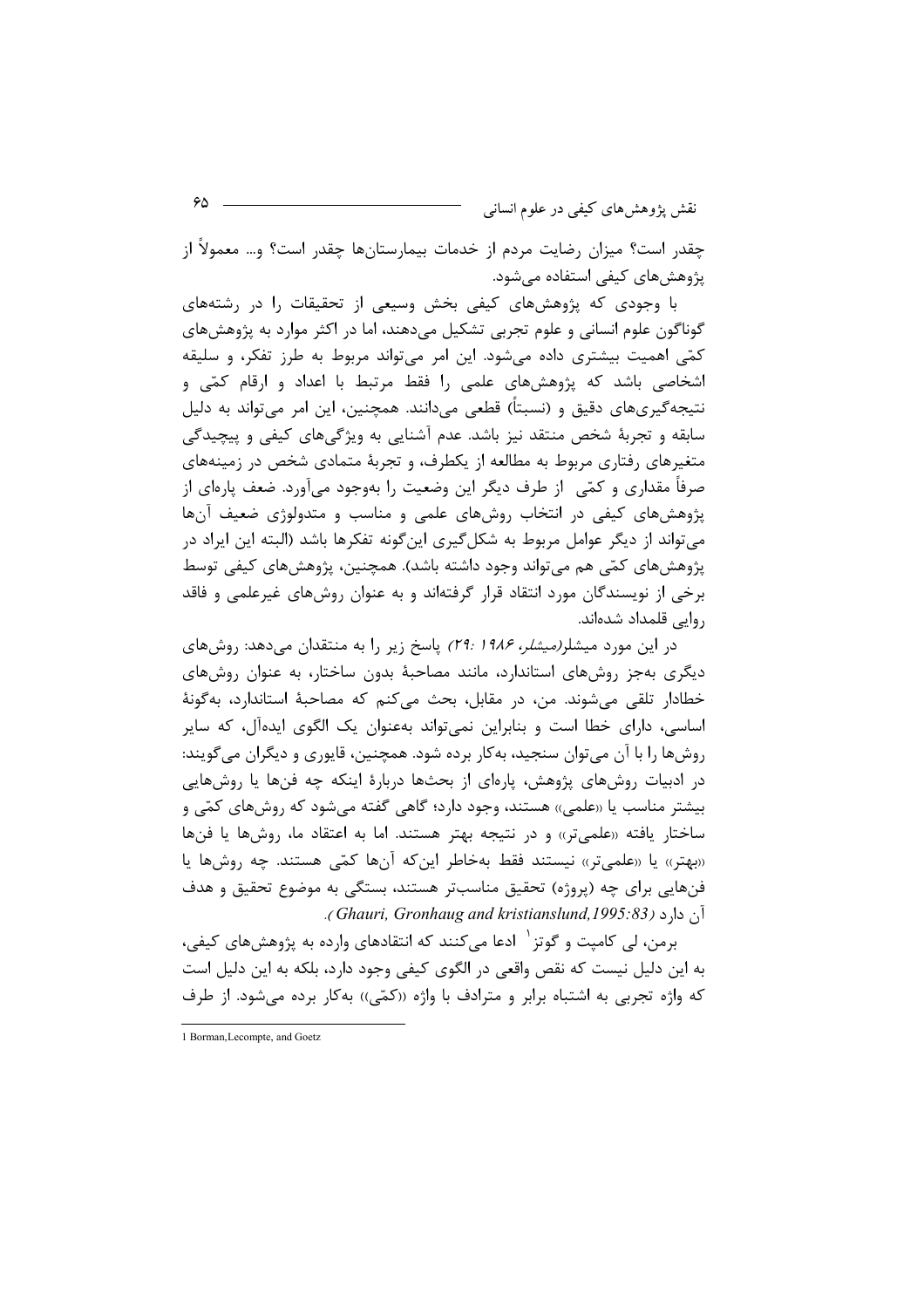دیگر بسیاری از روششناسان پژوهش به عنوان نمونه( Glaser and Strauss, 1967 Maanen, 1983- Eisenhardt, 1989) معتقدند که پژوهش های کمّی به علت استفاده از ابزار و اجزای کمّی از قبل تعیین شده، نمیٍتوانند واقعیت دنیای پیچیده متغیرهای مورد مطالعه را کاملاً منعکس کنند، زیرا آنها، واقعیت را به قسمتهای کوچک محدودی تقسیم میکنند، و سیس بهوسیلهٔ فنهای آماری، که محدودیتهای افزون تری را ایجاد می کنند، آنها را مورد اثبات تجربی قرار میدهند. عدهای دیگر، معتقدند که در برخی از مواردی که پژوهشهای کمّی بهکار گرفته میشود استفاده از روش های کیفی مناسب تر است.

مایلز می گوید: حقیقت این است که اگرچه روشهای پژوهش گوناگونی زیر عنوان «روشهای کمّی» و «روشهای کیفی» بهوسیله پژوهشگران متعددی انجام میشوند، اما در واقع همهٔ این مطالعات در مسیر بسط و گسترش علم و کشف حقیقت است، که هدف نهایی هر پژوهشی است. اما این تا زمانی است که علم به عنوان راهی مشخص و نظاممند جهت درک و کشف متغیرهای مورد مطالعه تعریف شود (Miles, 1979: 117 ) . بنابراین، پژوهشگران علمی ممکن است روش اثباتگرایی را دنبال کنند و یا در

وهلهٔ اول علاقمند به درک پدیدههای پیچیده انسانی و به اصطلاح «زندگی جهانی» باشند. در مورد اول، پژوهشگر متدولوژی تجربی را از علوم طبیعی دریافت میکند تا پدیدهٔ مورد نظر را مطالعه کند. در این حالت، الگوهای کمّی، جمعآوری دادههای عددی وسیع، و استفاده از فنهای آماری جهت آزمون فرضیههای تجربی از قبل تعیین شده، به کار می روند. در حالت دوم، پژوهشگران روی زبانها و معانی که اشخاص را به آنها منتسب می کنند، تکیه می کنند. در این مورد، زندگی جهانی شامل انگیزهها، علامتها، احساسها و معانی آنها و همچنین سایر برداشتهای ذهنی مربوط به زندگی اشخاص و گروهها می گردد ( Berg, 1989:9. .

# تفاوتهای عمده پژوهشهای کیفی و کمّی

تمایز بین روشهای «کیفی» و «روشهای کمّی» در دنیای واقعی پژوهشهای اجتماعی گاهی چندان روشن نیست. دو دلیل عمده برای این امر وجود دارد:

۱ـ در عمل، انتخاب یک روش منتهی به حذف روش دیگر نمی گردد؛ پژوهشگران مجرب تمایل دارند که از هر دو روش در یک پژوهش استفاده کنند. بنابراین، تفاوت این دو روش به میزان استفاده بیشتر از یک روش در مقابل روش دیگر مربوط میشود.

- 66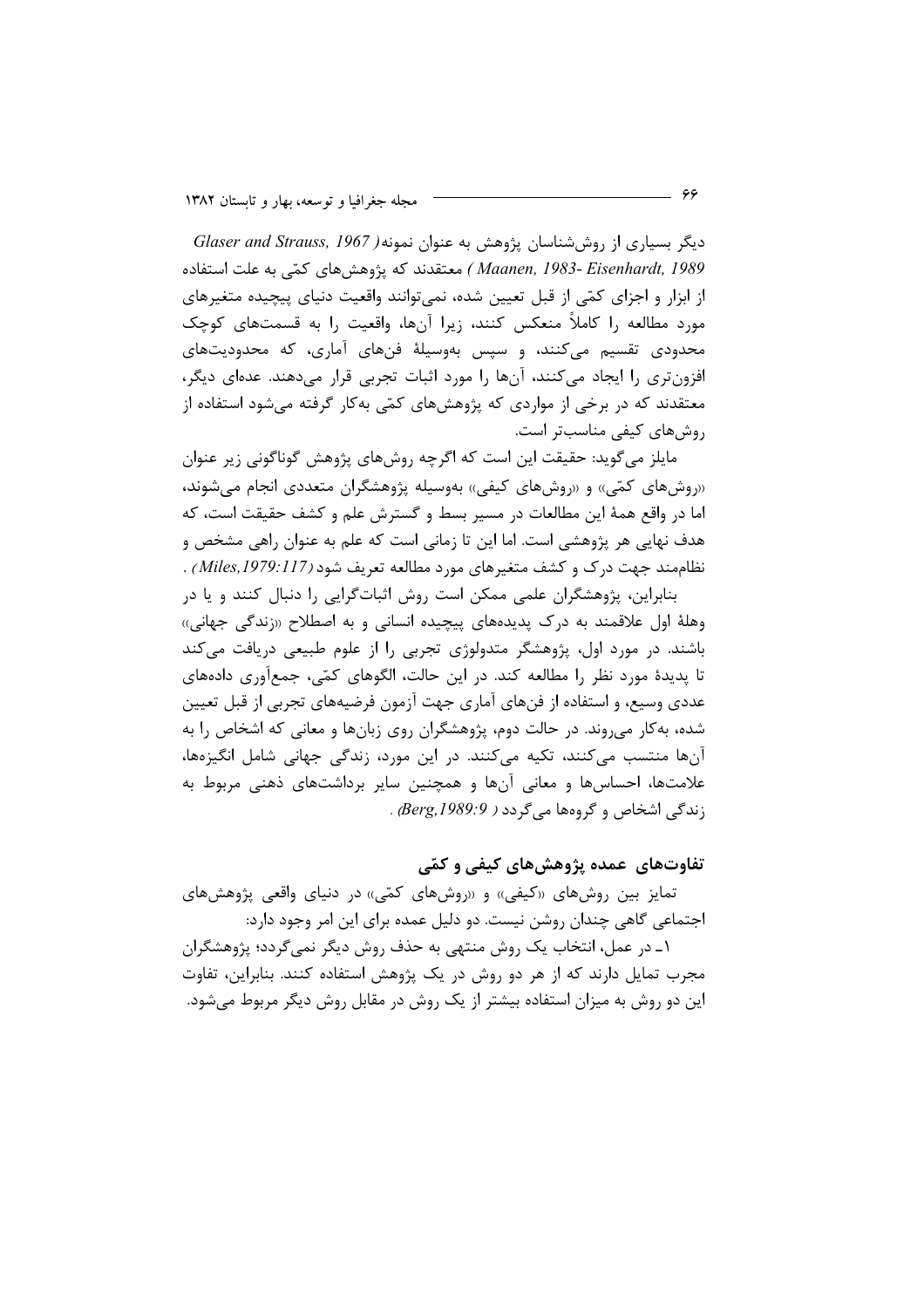۲ـ در تئوري، هر دو روش بر مبناي پيشفرضهاي يكساني بنا مي شوند و تجزيهٔ این دو روش به دو قطب جداگانه بسادگی امکانپذیر نیست.

با وجود این، واژهٔ «روشهای کیفی» و «روشهای کمّی» بهکار گرفته میشوند تا ویژگیهای متفاوتی را در مورد ابعاد پدیدهها و متغیرهای مورد مطالعه در دو قطب مخالف، روشنتر سازند. جدول (۱) تفاوتهای عمده «روشهای کمّی» و «روشهای کیفی» را نشان میدهد.

| روشهای کیفی                                                                                                 | روشهای کمّی                                              |
|-------------------------------------------------------------------------------------------------------------|----------------------------------------------------------|
| ۱- پدیدهها را بهطور کیفی بررسی کرده و به کلمات نوشته                                                        | ۱- پدیدهها را بهطور کمّی اندازهگیری کرده و به            |
| شده تبدیل میکنند.                                                                                           | اعداد تبدیل میکنند.                                      |
| ٢- از تشريح عميق پديدهها استفاده مي كنند.                                                                   | ۲- از تجزیه و تحلیل آماری استفاده میکنند.                |
| ۳- از تعداد مطالعات در مقیاس کوچک استفاده میکنند.                                                           | ٣- از تعداد مطالعات در مقياس وسيع استفاده<br>مى كنند.    |
| ۴- روی کل واقعیت پدیدهها تأکید میکنند (و اعتقاد دارند<br>که واقعیتها را نمی¤وان با تجزیه متغیرها خوب شناخت) | ۴- روی متغیرهای خاصی در پژوهش تأکید                      |
|                                                                                                             | مىكنند.                                                  |
| ۵- روی تأثیر ارزش پژوهشگر (سابقه و تجربه، تحصیلات،                                                          | ۵- روی بیطرفی پژوهشگر در نتیجهٔ پژوهش                    |
| فرهنگ و اعتقادات وي) در نتيجهٔ پژوهش تأكيد ميكنند.                                                          | تأكيد مىكنند                                             |
| ۶- از طرحهای پژوهش و فرضیههای ازقبل تعیینشده                                                                | ۶- از طرحهای پژوهش و فرضیههای از قبل                     |
| استفاده نمیکنند، بلکهآنها را در طی جریان پژوهش                                                              | تعیین شده استفاده میکنند.                                |
| بەوجود مىآورند.                                                                                             |                                                          |
| ۷- تأکید روی درک پدیدهها دارند.                                                                             | ٧-تأكيد روى آزمون و اثبات تجربي دارند.                   |
| ٨- تأكيد روى مشاهدة پديدهها بهصورت طبيعي خودشان                                                             | ۸- تأکید روی معیارهای اندازهگیری کنترل شده               |
| دارند.                                                                                                      | دارند.                                                   |
| ۹- میتوانند جهت ایجاد نظریههای جدید بهکار برده شوند.                                                        | ۹- معمولاً با نظریههای از قبل ارائه شده شروع<br>مى كنند. |

جدول ۱: تفاوتهای عمده روشهای کمّی و کیفی

به گونهای فراگیر، «روشهای کیفی» در موارد زیر به کار گرفته می شوند: ۱\_ هنگامي كه موضوع پژوهش و هدف مطالعه مربوط به «كيفيت» پديدهها باشد. ٢ـ هنگامي كه روى تجربه يا رفتار نامعلوم شخص يا پديده مطالعه شود.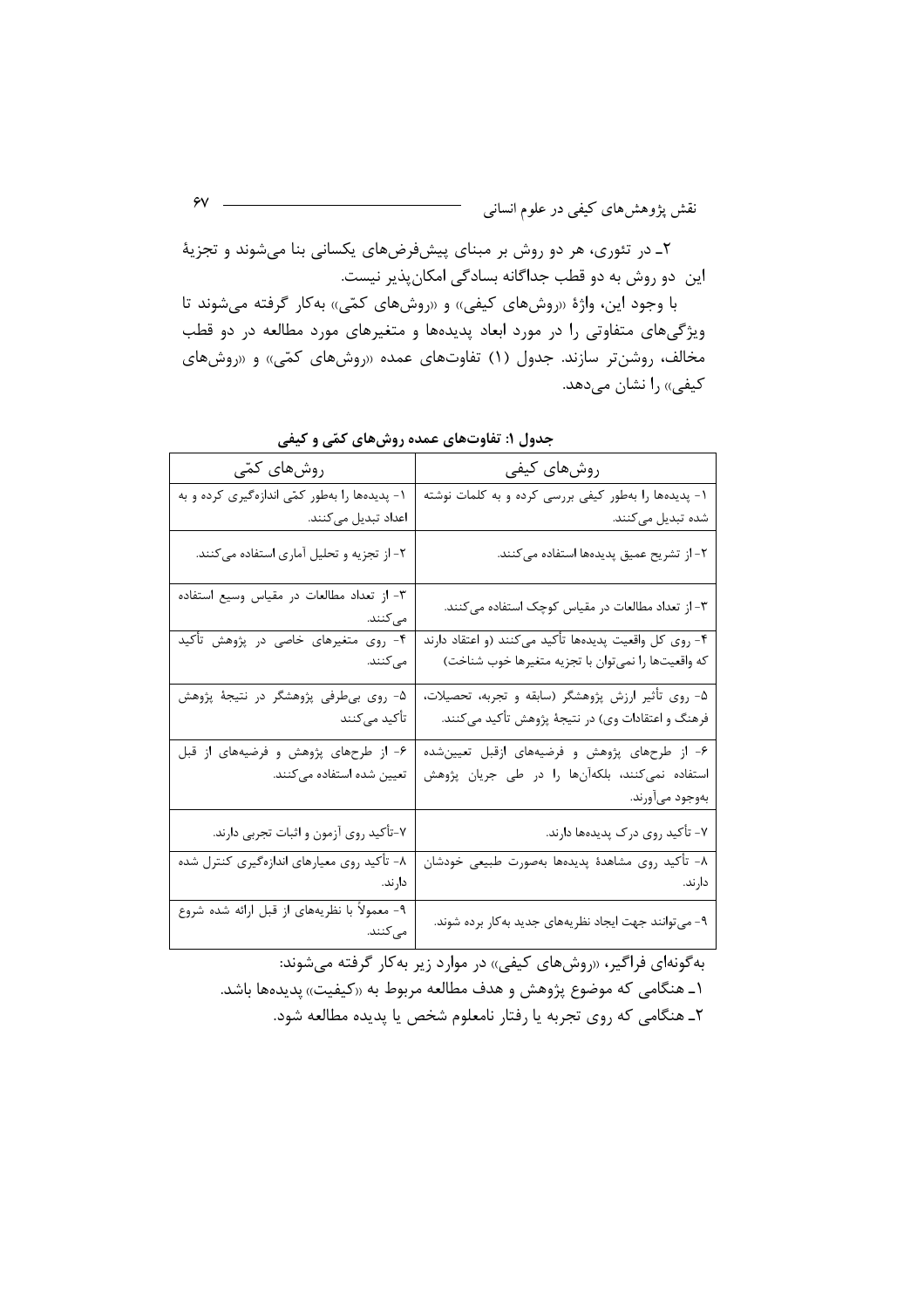۳ـ هنگامی که درک و فهم پدیدهای مورد نظر است که اطلاعات اندکی از آن در دست باشد. ۴ـ هنگامی که مطالعهٔ یک واقعه یا جریان اجتماعی بهگونهای کمّی عملی نباشد. ۵ـ هنگامی که مطالعه سازمانها،گروهها و اشخاص مورد نظر باشد. ۶ـ هنگامی که نوع پژوهش استقرایی یا اکتشافی باشد. ۷ـ هنگامی که هدف پژوهشگر ساخت نظریه و تشریح آن باشد. ٨ـ هنگامي كه مطالعه عميقي از يديده يا شخص يا مكان معيني مورد نظر باشد. ۹ـ هنگامی که پدیده بسیار کمیاب باشد، یا مطالعهٔ حالتهای استثنایی پدیدهها مورد نظر باشد.

 $-$  ۶۸

استفاده از سازههای کیفی چهار سازه در استفاده از پژوهشهای کیفی بسیار مهم هستند که عبارتند از: ١\_ مسألة پژوهش٢- روش پژوهش٣- فن جمعآوري اطلاعات ۴- نحوة واكاوي اطلاعات. هر یک از این سازهها، بهگونه فشرده، مورد بحث قرار می گیرند.

مسأله يژوهش اولین سازهٔ مؤثر در استفاده از پژوهشهای کیفی، مسألهٔ مورد مطالعه است. سه حالت گوناگون در اينجا مي تواند به وجود آيد:

حالت اول : شرايط اجباري گاهی موضوع مورد مطالعه به گونهای است که فقط از پژوهشهای کیفی باید استفاده نمود. ما این حالت را شرایط اجباری استفاده از پژوهشهای کیفی مینامیم. موارد زیر نمونههایی از این پژوهشها هستند:

چه اسناد و مدارک تاریخی در خصوص حسابداری دوبل در قرن پانزدهم وجود دارد؟ سیستم هزینهپایی مرحلهای کارخانه  $X$  یا صنایع  $Y$  مبتنی بر چه عملیاتی است؟ آداب و رسوم قبیله و اقوام  $X$  چگونه است؟ ویژگیهای معماری برج ایفل چیست؟ دستگاه و ماشین آلات  $X$  از چه اجزایی تشکیل شده است؟ و چگونه این اجزا به یکدیگر متصل شدهاند؟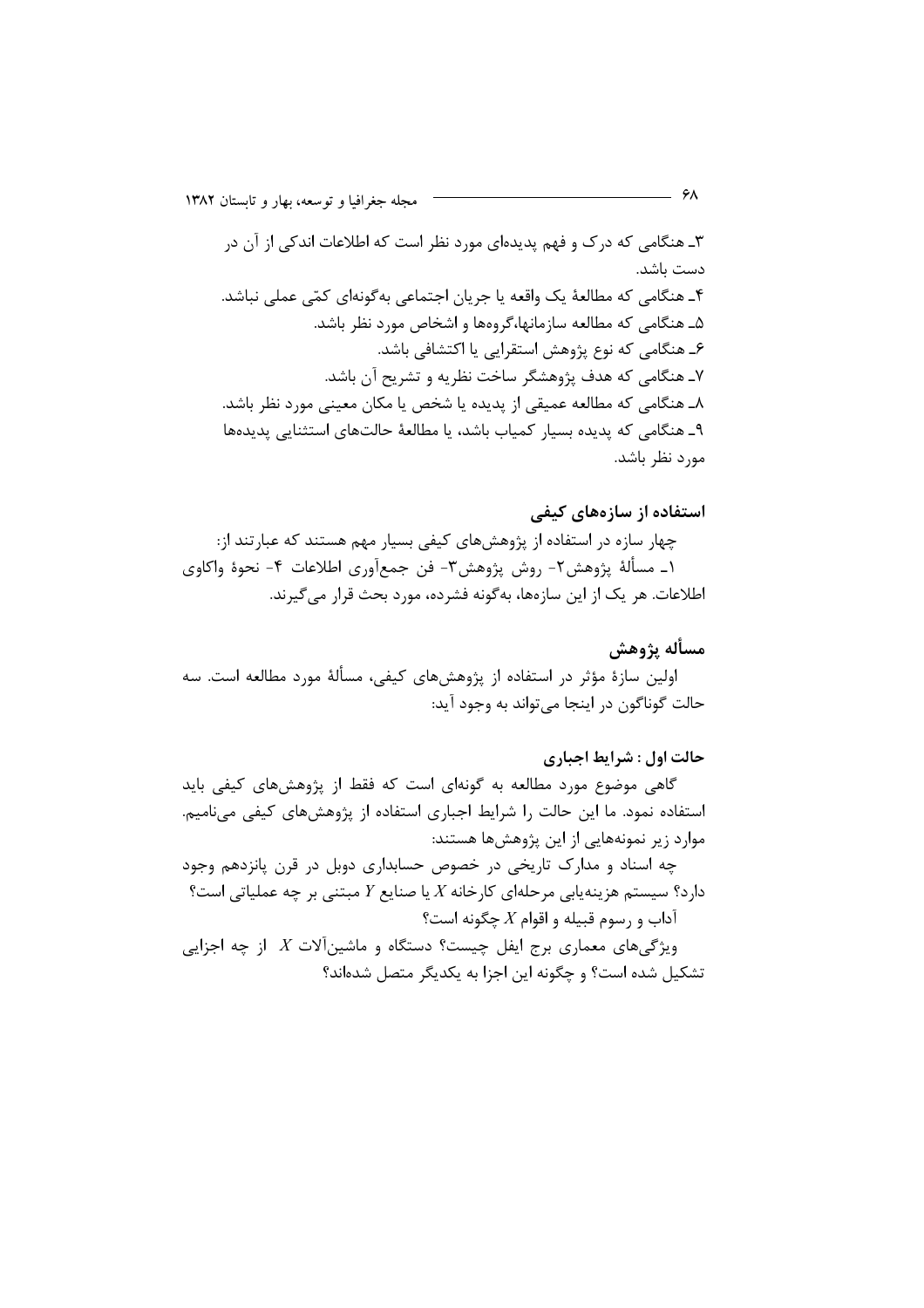حالت دوم : شرايط ترجيحي

گاهی موضوع مورد پژوهش به گونهای است که پژوهشگر میتواند از هر یک از روشهای پژوهش کیفی و یا کمّی استفاده کند،اما استفاده از روشهای کیفی برتری دارد. ما این موارد را «شرایط ترجیحی» میiامیم. به عنوان نمونه، اگر هدف پژوهشگر بررسی وضعیت کمک رسانی به بیماران اورژانسی در یک بیمارستان باشد،پژوهشگر می تواند با استفاده از روش علمی و ایجاد فرضیه، تهیه پرسشنامه و تجزیه و تحلیل  $ICU$  آماری مطالعه را دنبال کند و به نتیجه برسد. اما اگر تعداد تختهای مربوط به وCCU آن محدود، مثلاً ۶ تخت باشد و تعداد مراجعهکنندگان در هر دورهٔ زمانی بهطور میانگین مثلاً ۳ نفر باشد، تعداد موارد مربوط به مطالعه جمعاً ۱۸ می گردد. این تعداد برای انجام مطالعهای کمّی، کافی نیست و نتیجههای چندان مطلوبی را به بار نخواهد آورد. اما، اگر واقعاً پژوهشگر به دنبال آن باشد که کیفیت کمکرسانی بیمارستان را عمیقاً بررسی کند، بهتر است از پژوهش کیفی استفاده کند، یعنی با فرضیه از قبل تعیین شده حرکت نکند، و از راه مشاهده و حضور در بیمارستان شخصاً وضعیت کمک رسانی به بیماران را بگونه عمیق بررسی کند و نتیجه مشاهدات را جمعبندی نماید. در این حالت، ۱۸ مورد برای ملاحظه بهگونهٔ کیفی کاملاً کافی است و می تواند حجم زیادی از اطلاعات را فراهم سازد و در نتیجه منجر به نتیجه گیری مطلوب گردد.

بهگونهٔ کلی، روشهای کیفی برای پژوهشهای استقرایی و اکتشافی مناسبتر هستند، زیرا منجر به ایجاد فرضیهها و ارائهٔ، توضیحات کافی پیرامون پدیدهٔ مورد مطالعه میشوند. افزون بر این، استفاده از روشهای کیفی در شرایط ترجیحی، نه تنها بر حسب ماهيت مسألهٔ پژوهش تعيين مي شوند، بلكه بايد در چارچوب كلّى واكاوى هزينهها و فايدهها و يافتن نتيجهٔ نهايي ارزيابي شوند. حالت سوم : شرايط تركيبي

گاهی موضوع پژوهش به گونهای است که از هر دو روش پژوهشهای کمّی و کیفی استفاده میشود. ما این حالت را «شرایط ترکیبی» مینامیم.<sup>۱</sup> در این حالت، پژوهشهای کمّی و کیفی در سطحهای گوناگون پژوهش بهکار برده میشوند.

در سطح اول، ماهيت موضوع مورد مطالعه فاقد نظريه، فرضيه و ساختار شکل گرفتهای است، و بنابراین، استفاده از روش های کیفی مناسب است.

۱- در متون روش تحقیق به این کار استفاده از «روشهای چندگانه» یا (Triangulation) می گویند.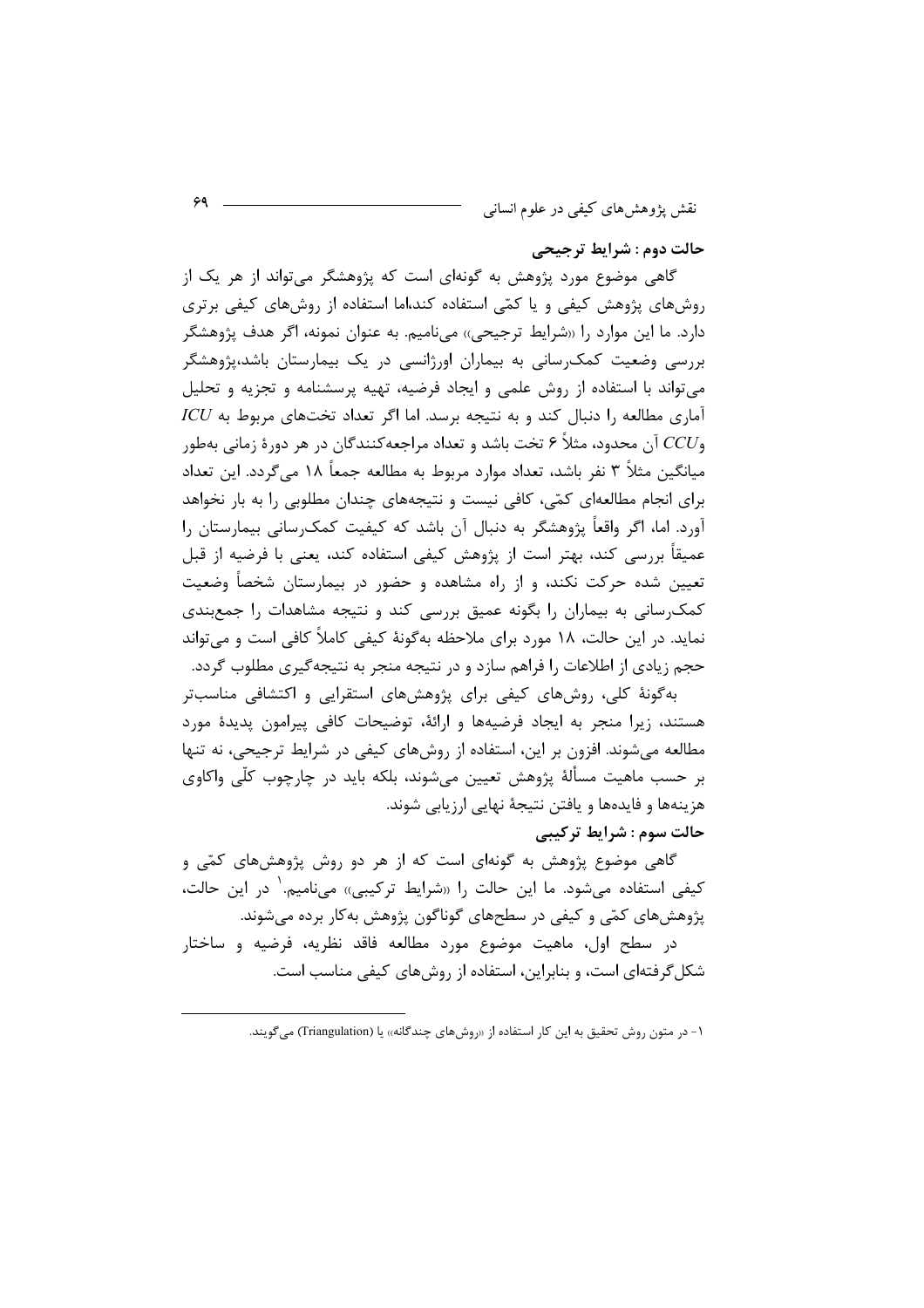در سطح دوم، فرضیههای مختلفی که در سطح اول ایجاد شدهاند، مورد آزمون تجربی قرار میگیرند، و لذا استفاده از روشهای کمّی مناسبتر است، زیرا منجر به يذيرش يا عدم يذيرش فرضيهها به گونهٔ يكنواختي مي گردد. در سطح سوم، که مربوط به تجزیه و تحلیل اطلاعات است، هر یک از روشهای کمّے یا کیفے مے تواند به کار بردہ شود.

### روش پژوهش

دومین سازهٔ مؤثر در استفاده از پژوهشهای کیفی مربوط به «روش،ژوهش)) میشود. مهمترین روشهای پژوهشهای کیفی عبارتند از: ۱ـ مطالعات آرشیوی $\big\{$ ۲- بحث گروهي<sup>۲ -</sup> ۳- مطالعات موردي<sup>۳ ـ ۴</sup>- پژوهشهای اقدامي<sup>۴</sup>

شرح کامل هر یک از این روشها خارج از قلمرو این مقاله است.علاقمندان (Denscombe, 1998; Berg, 1989; Gronhaug, Ghauri مے توانند به منابع Kristianslund, 1995) مراجعه كنند. اما، بهمنظور تشريح كلي أنها مطالب زير ارائه ميشود.

# مطالعات آرشىوى

در این روش، پژوهشگر آرشیوها و اسناد و مدارک تاریخی را با روش کنجکاوانهای بهدقت مورد مطالعه قرار می دهد تا سؤالی را که در ذهن دارد بیابد. در صورت لزوم، پژوهشگر با اشخاصی که در جریان سابقهٔ این اسناد و مدارک هستند نیز مصاحبه می کند. آرشیوها بر دو نوع هستند: ۱- آرشیو عمومی ۲- آرشیو خصوصی.

آرشیو به هر اطلاع و مدرک (دستی یا کامپیوتری) در حال گردش اطلاق می شود و شامل مدارک مربوط به پذیرش بیماران در بیمارستانها، دستگیری اشخاص در دادگستریها، آمار جمعیت و سرشماری، و حتی آمار حسابهای دریافتی و پرداختی شرکتها میشود. آرشیو عمومی دربرگیرندهٔ حسابهای جراید تجاری، مدارک آماری و مدارک و اسناد رسمی است. آرشیو خصوصی مربوط به اشخاص است و شامل دفتر خاطرات، زندگی نامهها و فیلمها و کارهای هنری می گردد.

- v•

<sup>1</sup> Archival Studies

<sup>2</sup> Group Discussion

<sup>3</sup> Case Studies افزون بر مطالعات موردي، مطالعات زمينهاي نيز وجود دارند كه در اينجا مورد بحث قرار نمي گيرند.

<sup>4</sup> Action Research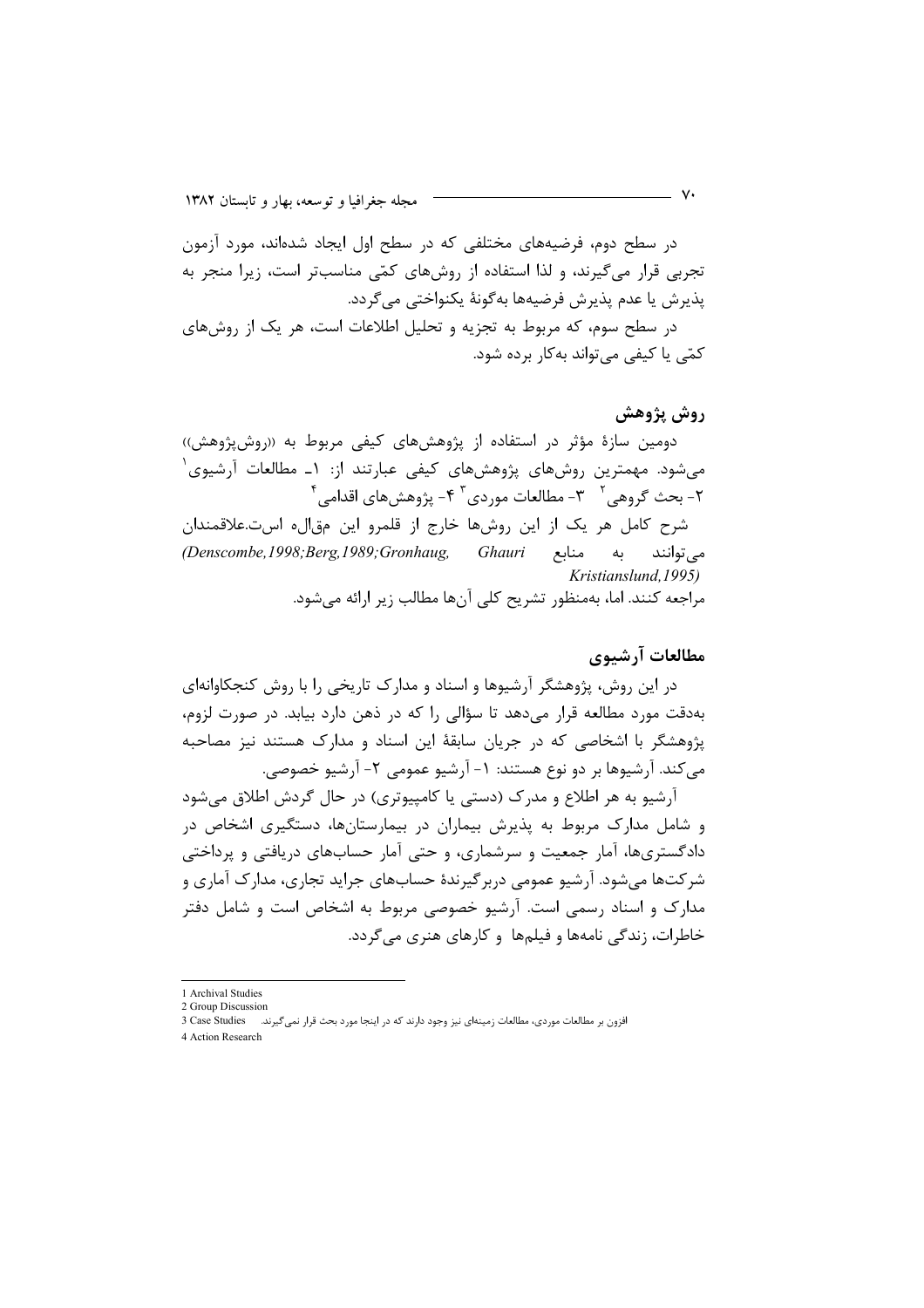# بحث گروهي

در این روش، پژوهشگر در یک زمان از نظرات چندین متخصص در یک مکان یا مکانهای متفاوت استفاده می کند. شرکت کنندگان، دربارهٔ موضوع مورد مطالعه، نظرات شخصی خود را ارئه می۵هند. اطلاعات مورد بحث به شدت می تواند تحت تأثیر شخصیت شرکتکنندگان، معلومات آنها، و نحوهٔ پرسش و پاسخ قرار گیرد.

### مطالعات موردي

در مواردی استفاده می شود که پژوهشگر بخواهد یک سازمان یا یک چیز را به دقت مورد مطالعه قرار دهد تا سازههای مربوط به رفتار آن چیز یا سازمان و یا اجزای کوچکتر آن سازمان (مثلاً دایرهٔ امور مالی) را تشریح کند. همچنین برای مطالعهٔ دایرەهای مختلف یا اجزا و متغیرهای سازمانهای مختلف می توان از مطالعات موردی استفاده نمود که اصطلاحاً «مطالعات موردی مقایسهای»  $'$  نامیده میشود. اگرچه این روش تا حدی شبیه روش خط مشی تاریخی است، امّا دارای جنبههای مهم زیر است که این روش را از سایر روشها متمایز می سازد: ۱ـ فقط ٫وی یک یا چند جنبهٔ مهم چیزی که باید مطالعه شود تکیه میکند. ٢ـ مطالعهٔ عمقی روی جنبه یا جنبههای انتخاب شده را دنبال می کند. ۳ـ روی روابط بین پدیدهها یا متغیرها و جرپانهای ارتباطی آنها تمرکز پیدا می کند. ۴\_ مسأله را به صورت كلّى و يكجا و يكيارچه (نظاممند) در نظر مى گيرد، و از جزئي نگري دوري مي گزيند. ۵ـ مسأله ۱٫ در حالت طبیعی خودش مطرح می کند. ۶\_ از روش های چندگانه پژوهش استفاده می کند.

## پژوهش های اقدامی

این گونه مطالعات معمولاً برای پروژههای پژوهشی در مقیاس پایین و کوچک بهکار برده می شود. اخیراً در رشتههای علوم اجتماعی، توسعهٔ سازمان و مدیریت، علوم تربیتی، بهداشت و علوم درمانی و حسابداری به کار گرفته شدهاند. بهگونه کلی، کاربرد این روش برای کلیهٔ اشخاص حرفهای است که تمایل دارند پژوهش را جهت اصلاح

1 Comparative Case Studies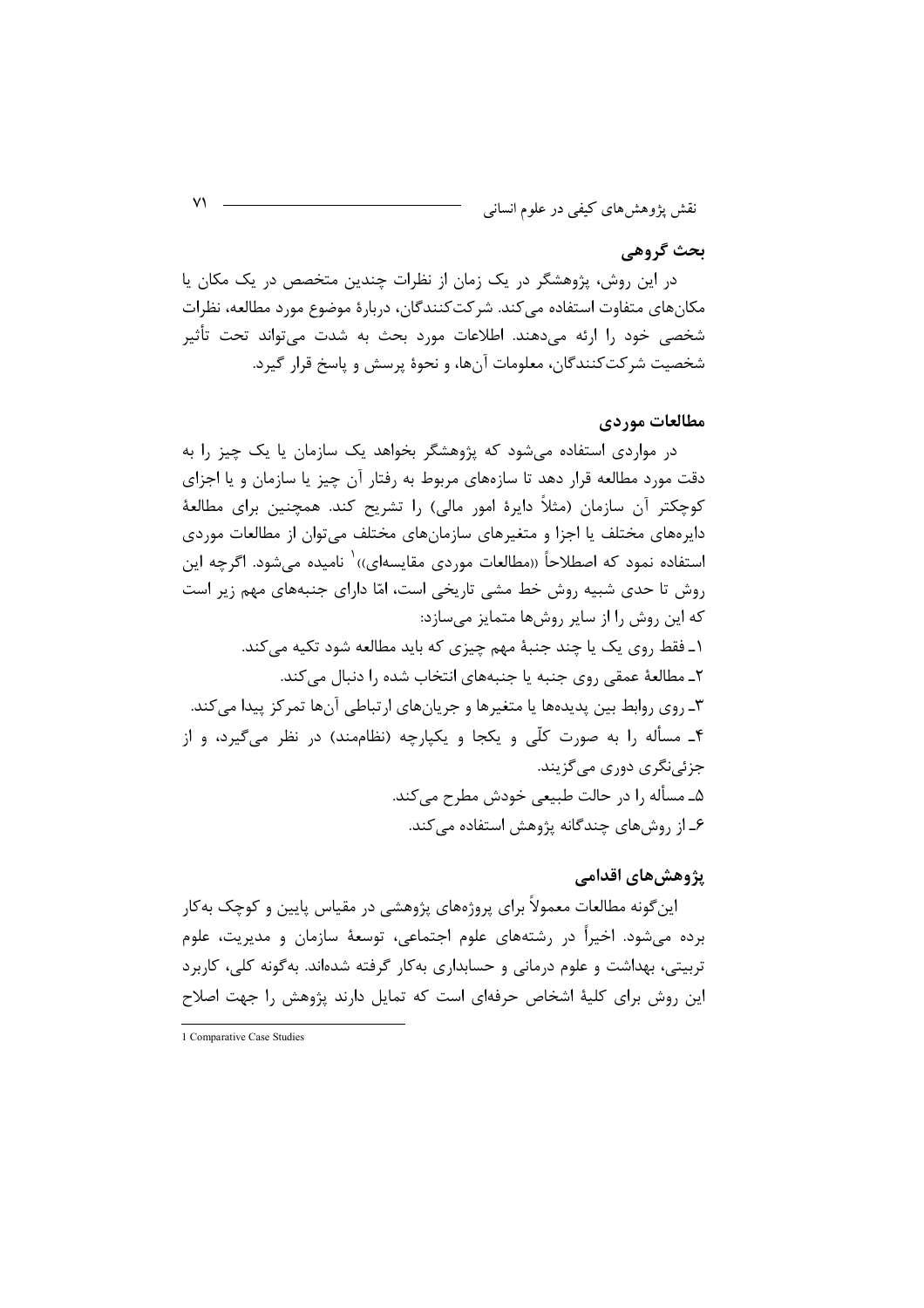کارکرد خود در عمل بهکار گیرند. پنج ویژگی عمده،که پژوهشهای اقدامی را از سایر روشها متمایز میسازند، به قرار زیرند (Denscombe, 1998).

1-کاربرد عملی : هدف اصلی این روش بررسی مسایل کاربردی و عملی است که شخص در حرفهٔ خود با آنها سر و کار دارد. در اینجا، پژوهش باید بهعنوان جزیی از عمل انجام شود نه به عنوان مکملی برای عمل یعنی پژوهشهای اقدامی مفهوم دو مرحلهای را که در آن در مرحلهٔ اول پژوهش بهوسیلهٔ پژوهشگر انجام میگیرد و سپس در مرحلهٔ دوم (مرحلهٔ جداگانه دیگر) معلومات ایجاد شده در پژوهش جذب کار در عمل میشود رد میکنند. بهجای آن، دو مرحلهٔ پژوهش و اجرا در عمل (تا اندازهٔ ممكن) با يكديگر ادغام مي گردند (Smoekh, 1995:34، براي اين كه مطالعهاي در مسیر پژوهشهای اقدامی باشد، پژوهشگر باید کار عملی خود را با این ایده بررسی کند که اصلاحاتی را در آن بهوجود آورد.

۲- تغییر: پژوهشهای اقدامی بر مبنای این تفکر هستند که پژوهش نه تنها باید منجر به درک بهتر و روشنتر مسایل روزمره در عمل گردد، بلکه باعث تغییرات و اصلاحات لازم نیز گردد. تغییرات در دو جنبه صورت می گیرند: ۱ـ راه جدیدی را جهت حل مشکلات در عمل نشان می دهند. ٢\_ اطلاعات افزونتر دربارة پديدة مورد مطالعه فراهم مي كنند. چون پژوهشهاي اقدامی در مقیاسهای کوچک و محلی اجرا می شوند، معمولاً تغییرات آنها در سطح خرد' است.

۳- جریان سیکلی: یکی از اهداف مهم پژوهشهای اقدامی این است که از راه زنجیرهٔ بازخور اطلاعاتی بتوانند تغییرات را نشان دهند و پس|ز اجرای تغییرات، ارزیابی عملکرد را امکان پذیر سازند. دراین جریان سیکلی، به دو مورد زیر باید توجه شود: ١- نتيجههاي پژوهش توسط بازخورهاي اطلاعاتي مستقيماً به عمل برگردند. ٢- جريان هاي سيكلي بهطور مداوم و فعال صورت گيرند.

شکل (۱) نمونهای از جریان سیکلی در پژوهشهای اقدامی را نشان میدهد. اقدامات حرفهای (گام۱) در عمل توسط بازخورهای اطلاعاتی منجر به تهیه «گزارش عملیاتی)) (گام۲) و انعکاسهای کلیدی اطلاعات در خصوص موارد عملی می گردد. این

1 Micro

- **VY**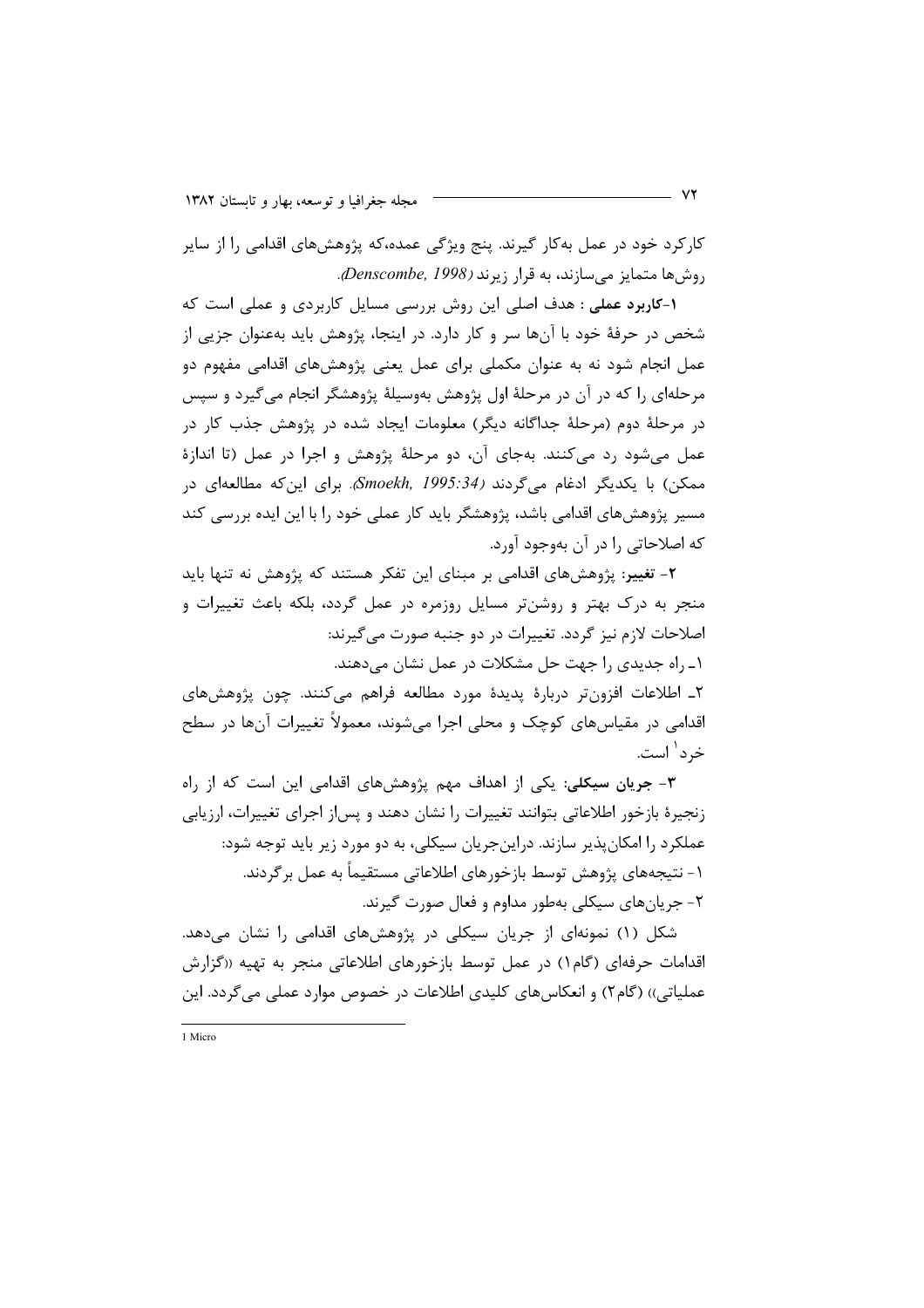نقش پژوهشهای کیفی در علوم انسانی

انعکاسها میتوانند باعث شناسایی مسألههای عملی گردند و اطلاعات بیشتری را پیرامون موضوع مورد مطالعه فراهم کنند. افزون بر آن، میتوانند باعث تغییرات نوینی در روش و نحوهٔ اجرای کار در عمل گردند. پس از انجام پژوهشهای نظاممند و علمی، و مطالعهٔ مشکل و با توجه به گزارش عملیاتی، فعالیت مورد نظر مجدداً مورد بررسی قرار میگیرد و تا حد ممکن اصلاح میگردد (گام۳). این اصلاحات زمینهٔ برنامهریزی استراتژیک (گام ۴) را فراهم میسازند. چنانچه تغییرات جدیدی بهمورد اجرا گذاشته شود، موارد جدید بهمرحلهٔ اقدام و عمل (گام ۵) خواهد رسید و در چرخشهای بعدی مورد استفاده قرار خواهد گرفت. بنابراین هدف اصلی، بهبود عملکرد آینده در عمل است.

شکل ۱– چرخهٔ عمل در پژوهشهای اقدامی



۴- تکنیکهای جمع آوری اطلاعات: پژوهشهای اقدامی می توانند از روشهای گوناگونی جهت جمعآوری اطلاعات استفاده کنند. پژوهشگرانی که در رشته روانشناسی تخصص دارند، ممکن است تمایل داشته باشند از پرسشنامه استفاده کنند. در حالی که، متخصصان رشته انسانشناسی، روانکاوی، یا سیستمهای اجتماعی ممکن است تمایل به جمعآوری اطلاعات از راه مشاهده یا مصاحبه داشته باشند. سایرین و هر کدام از متخصصان فوق همچنین ممکن است از اسناد و مدارک تاریخی و آرشیوهای دستی و كامپيوتري استفاده كنند(Susman and Evered, 1978). بنابراين، پژوهشگر مي تواند از تکنیکهای گوناگونی جهت جمعآوری اطلاعات استفاده کند. ۵- مشارکت: در این گونه پژوهشها، مشارکت پژوهشگر به صورت فعال و به عنوان یک شخص حرفهای (نه یک شخص عادی) اجتنابنایذیر است. پژوهشگر در واقع به عنوان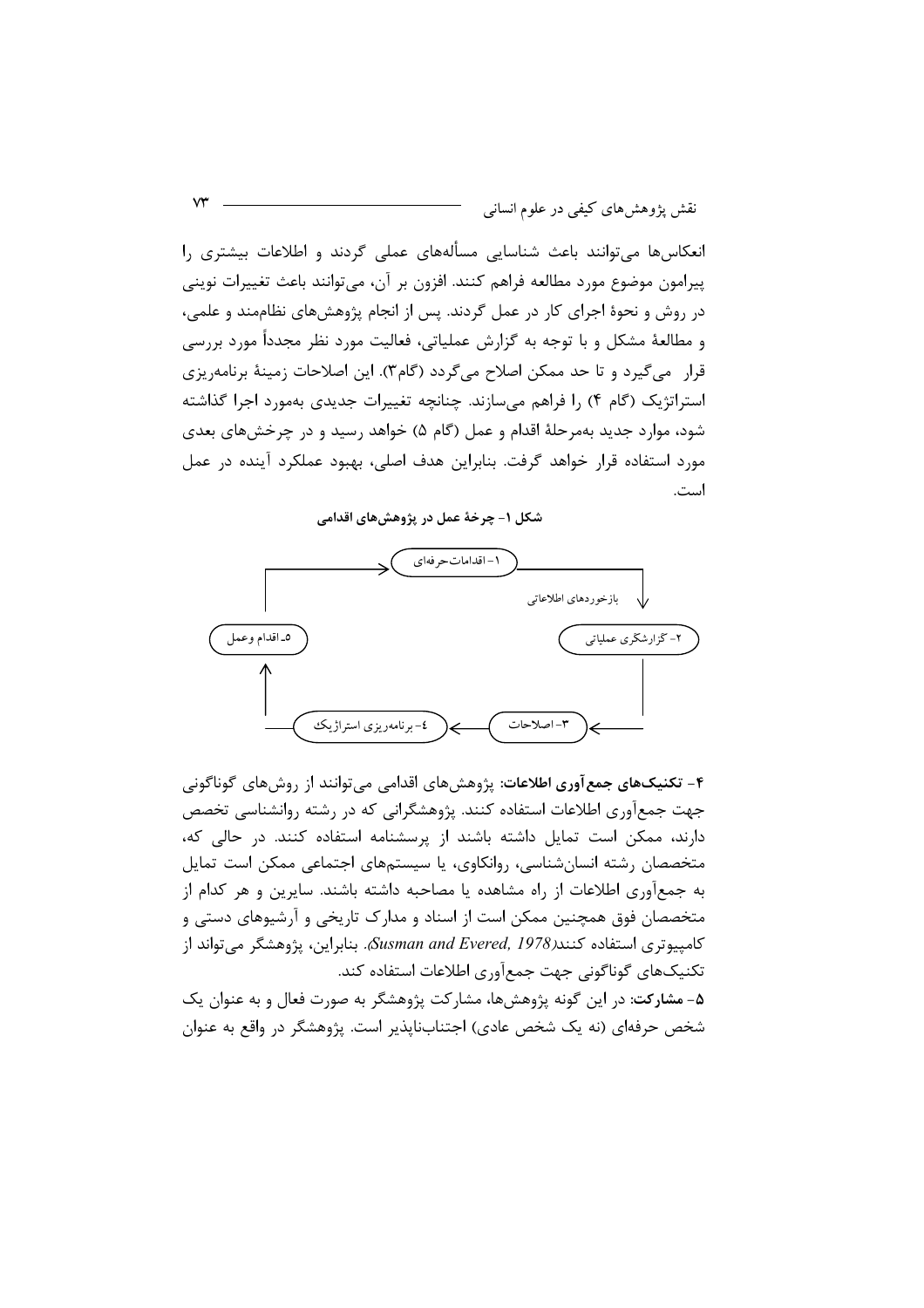یک شریک در پژوهش شرکت می کند نه بهعنوان یک ناظر. همچنین، مشارکت افراد حرفهای در عمل پژوهش نیز گامی اساسی است.

## فن جمع آوري اطلاعات

سومین عامل مؤثر در استفاده از پژوهشهای کیفی مربوط به «فن جمعآوری اطلاعات)) است. مهمترین فنهای کیفی عبارتند از: مشاهدههای طبیعی، گفتگوهای برنامهریزی نشده و مصاحبههای بدون ساختار، فنهایی که در پژوهشهای کمّی بهکار برده می شوند، شامل مشاهدههای ساختار یافته، مصاحبههای برنامهریزی شده، پرسشنامهها، ابزارها و دستگاههای پیمایشی میگردند. شکل (۲) روشهای گوناگون پژوهش و همچنین فنهای مختلف جمعآوری اطلاعات را نشان می،دهد. فنهای عمدهٔ جمعآوری اطلاعات روشهای کیفی و کمّی بهترتیب در سمت چپ و سمت راست شکل نشان داده شده است. مطالعات آرشیوی، بحث گروهی، مطالعات موردی و زمینهای و مطالعات اقدامی بیشتر جنبهٔ کیفی و مطالعات پیمایشی و مطالعات تجربی بیشتر جنبهٔ کمّی دارند. امّا، به گونهٔ کلی، هر چه از سمت چپ به سمت راست شکل حر کت شود، روشهای پژوهشی بیشتر به سمت پژوهشهای کمّی متمایل می،شود و از فنهای کمّی نیز بیشتر استفاده خواهد شد.

شکل ۲: روشها و فنهای متداول پژوهشهای کیفی و کمّی



### نحوهٔ تجزیه و تحلیل اطلاعات

چهارمین سازهٔ مؤثر در استفاده از پژوهشهای کیفی مربوط به «نحوهٔ واکاوی اطلاعات)) است. واكاوى اطلاعات مى تواند به شكل كمّى ويا كيفى صورت گيرد. دو نوع روش برای واکاوی اطلاعات کیفی وجود دارد: ۱- روش دیدگاه مثبت و

1 Positivistic orientation

- VF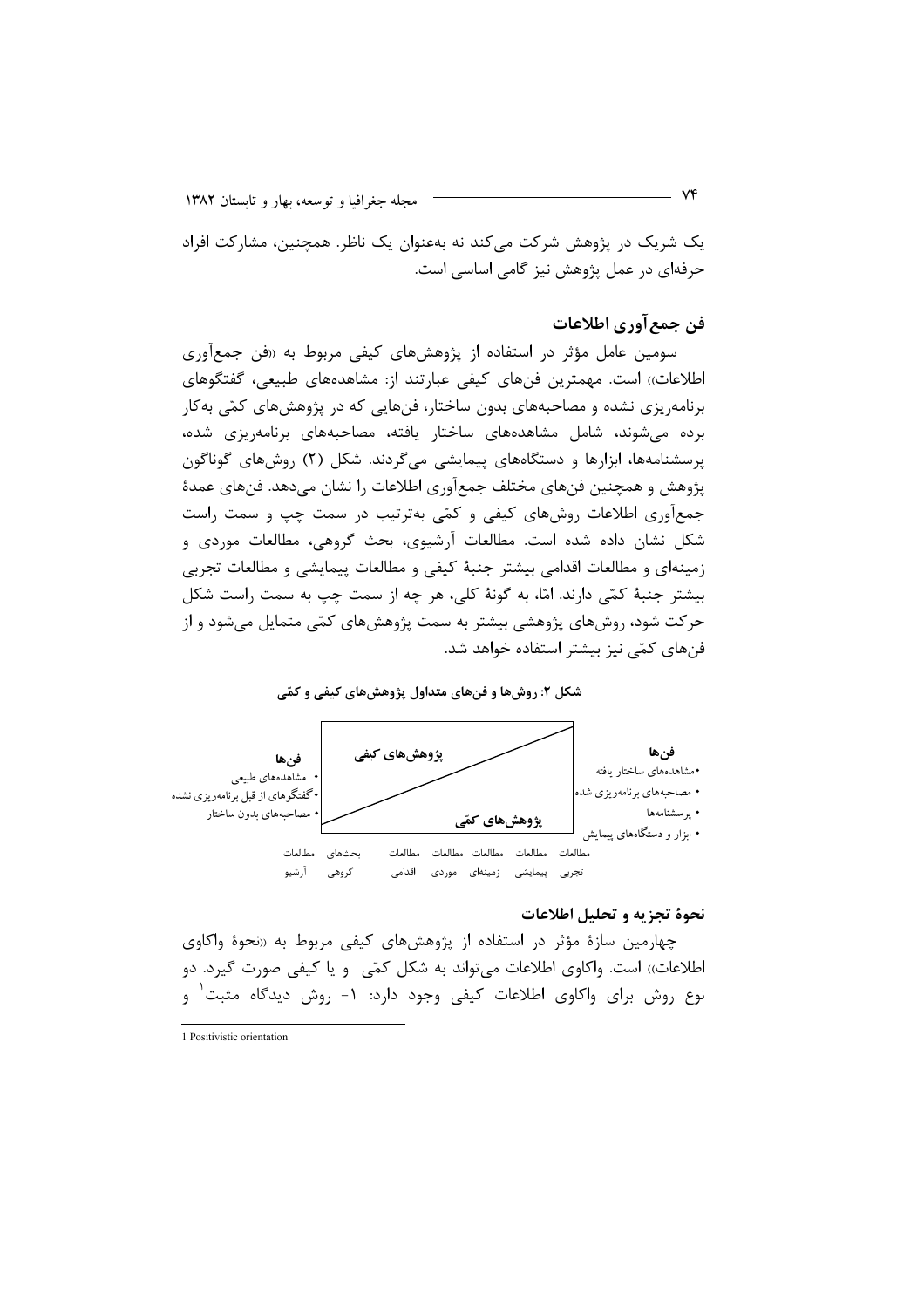۲- روش پدیدهشناسی'. در روش اول، دادههای کیفی استخراج شده از راه فنهای پژوهش کیفی کدبندی میشوند و بهگونهای طبقهبندی میگردند که بتوان محاسبات کمّی را روی آنها انجام داد. طیف لیکرت نمونهای از این طبقهبندی است. در روش دوم، دادههای کیفی به گونه کمّی طبقهبندی نشده و مقیاسبندی نمیگردند، بلکه به صورت اطلاعات کیفی و به صورت خودشان مورد تعبیر و تفسیر قرار میگیرند.

#### جمعبندي سازهها

جدول (٢) تمام حالتهایی را که میتوان از سازههای کیفی استفاده نمود نشان می،دهد. طبق این جدول، پژوهشهای کیفی تحت تأثیر سازمهای زیر قرار دارند:

| مسأله پژوهش  |      | روش پژوهش | فن پژوهش | روشواكاوىاطلاعات |
|--------------|------|-----------|----------|------------------|
| حالت اول     | كيفي | كيفي      | كيفي     | كيفي             |
| حالت دوم     | كيفي | كيفى      | كيفي     | کمّی             |
| حالت سوم     | كيفي | كيفي      | کمّی     | كيفي             |
| حالت چهارم   | كيفي | كيفي      | کمّی     | کمّی             |
| حالت پنجم    | كيفي | کمّی      | كيفي     | كيفي             |
| حالت ششم     | كيفي | کمّی      | كيفي     | کمّی             |
| حالت هفتم    | كيفي | کمّی      | کمّی     | كيفي             |
| حالت هشتم    | كيفي | کمّی      | کمّی     | کمّی             |
| حالت نهم     | کمّی | کیفی      | كيفي     | کیفی             |
| حالت دهم     | کمّی | كيفي      | کیفی     | کمّی             |
| حالت يازدهم  | کمّی | كيفي      | کمّی     | كيفي             |
| حالت دوازدهم | کمّی | كيفي      | کمّی     | کمّی             |
| حالت سيزدهم  | کمّی | کمّی      | كيفي     | كيفي             |
| حالت چهاردهم | کمّی | کمّی      | کیفی     | کمّی             |
| حالت پانزدهم | کمّی | کمّی      | کمّی     | كيفي             |
| حالت شانزدهم | کمّی | کمّی      | کمّی     | کمّی             |

جدول ۲: حالتهای گوناگون استفاده از سازههای کیفی در پژوهش

1 phenomenologica; Attitude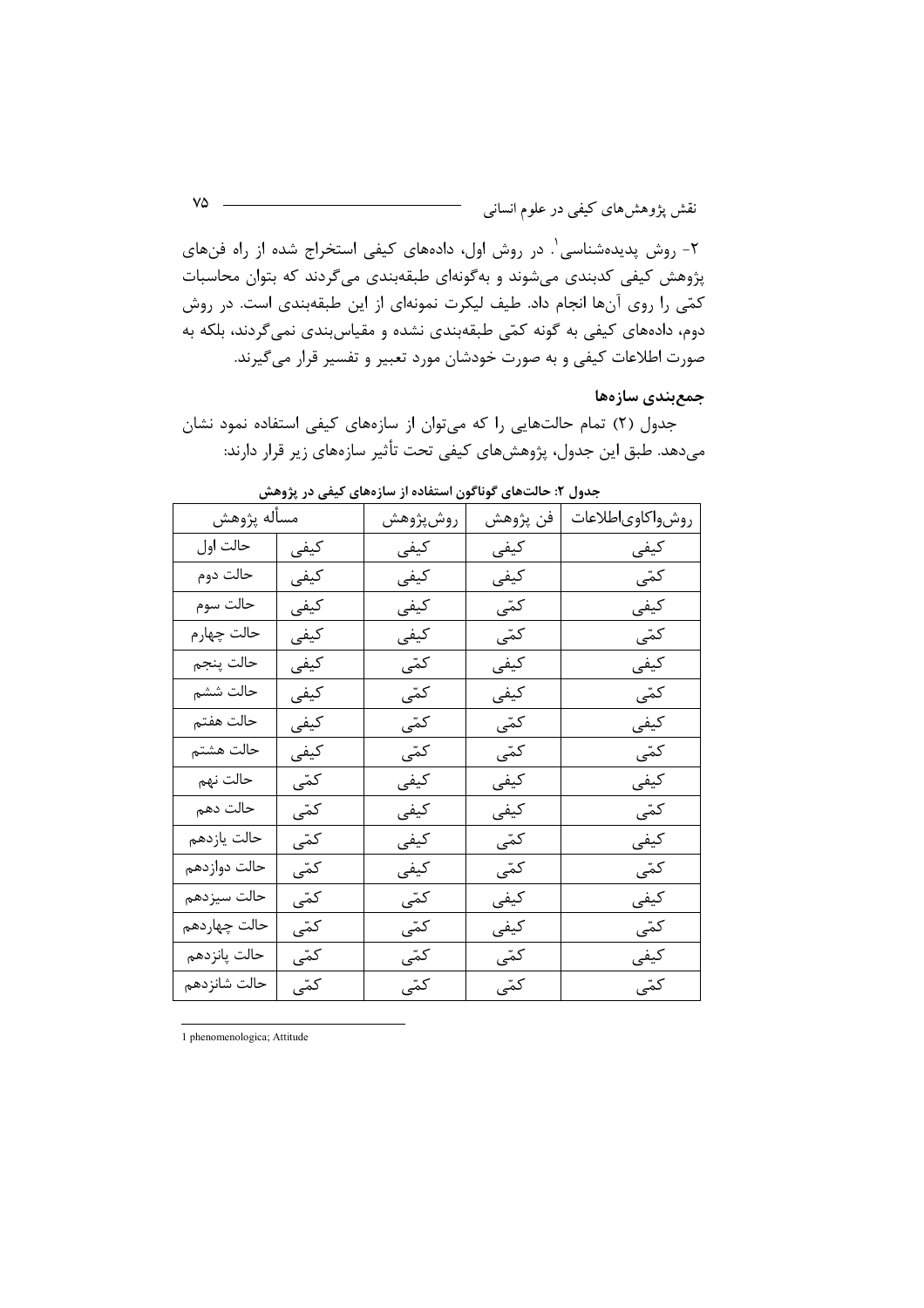۱– مسأله پژوهش : به گونهای فراگیر، این مورد می تواند کمّی و یا کیفی باشد. ٰ با توجه به اطلاعات مربوط به روش پژوهش، فن پژوهش و روش واکاوی دادهها، جمعاً هشت حالت کیفی و هشت حالت کمّی را می توان در نظر گرفت. در حالتهایی که مسألهٔ پژوهش به صورت کمّی بیان میگردد، امکان استفاده از روش پژوهش کیفی، (مثلاً مطالعهٔ موردی) یا فن کیفی (مثلاً مشاهده شخصی و یا واکاوی) دادهها به صورت کیفی (مثلاً به گونه پدیدهشناسی) وجود دارد.

۲- روش پژوهش : این سازه نیز میتواند شامل روشهای پژوهش کیفی (مانند مطالعات آرشیوی، بحث گروهی و…) و یا روشهای پژوهشهای کمّی (مانند مطالعات پیمایشی و مطالعات تجربی) باشد. اگرچه معمولاً برای مسألههای پژوهشهای کمّی، روشهای کمیّ بهکار گرفته میشوند، امّا همانِ گونه که قبلاً خاطرنشان شد، گاهی استفاده از روشهای پژوهش کیفی (برای ایجاد نظریه و فرضیه و…) ممکن است بهکار گرفته شود. همچنین، گاهی برای مسألههای کیفی هم ممکن است روشهای پژوهش کمّی (مانند مطالعات موردی و زمینهای) بکار گرفته شوند. بنابراین حالتهای متعددی را میتوان تصور نمود که خلاصهٔآن در جدول (۲) نشان داده شده است.

٣- فنهای پژوهش : این فنها بر دو نوع هستند: ١- فنهای کیفی(شامل مشاهدههای طبیعی، گفتگوهای برنامهریزی نشده و…) و ۲- فنهای کمّی(شامل مشاهدههای ساختار یافته، مصاحبههای برنامهریزی شده، پرسشنامه و ابزار و دستگاههای پیمایشی). جدول(۲) حالتهای متعددی را که ممکن است بهوجود آیند نشان میدهد. (البته پارهای از این حالتها در عمل ممکن است بندرت اتفاق افتند).

۴-روش واکاوی دادهها : جدول(۲) حالتهای گوناگون فنهای پژوهش کیفی و كمّي را نشان مىدهد. اگرچه معمولاً به دنبال فن پژوهش كمّي، واكاوى دادهها از راه آمار و به صورت کمّی انجام می۶ردد، امّا گاهی واکاویها ممکن است بر اساس اطلاعات کیفی هم باشد. یعنی تجزیه و تحلیل دادههای کیفی همراه با واکاویهای کمّی به عنوان مکمّل به کار برده شود.

## نتىجەگىرى

۱) با رشد روزافزون روشهای پژوهش، فنهای پژوهش و نحوهٔ واکاوی اطلاعات کیفی زمان آن فرا رسیده است که به پژوهشهای کیفی هم مانند پژوهشهای کمّی ارج نهيم.

۱- حالتهای استفاده از روشهای چندگانه و ترکیبی در نظر گرفته نشده است.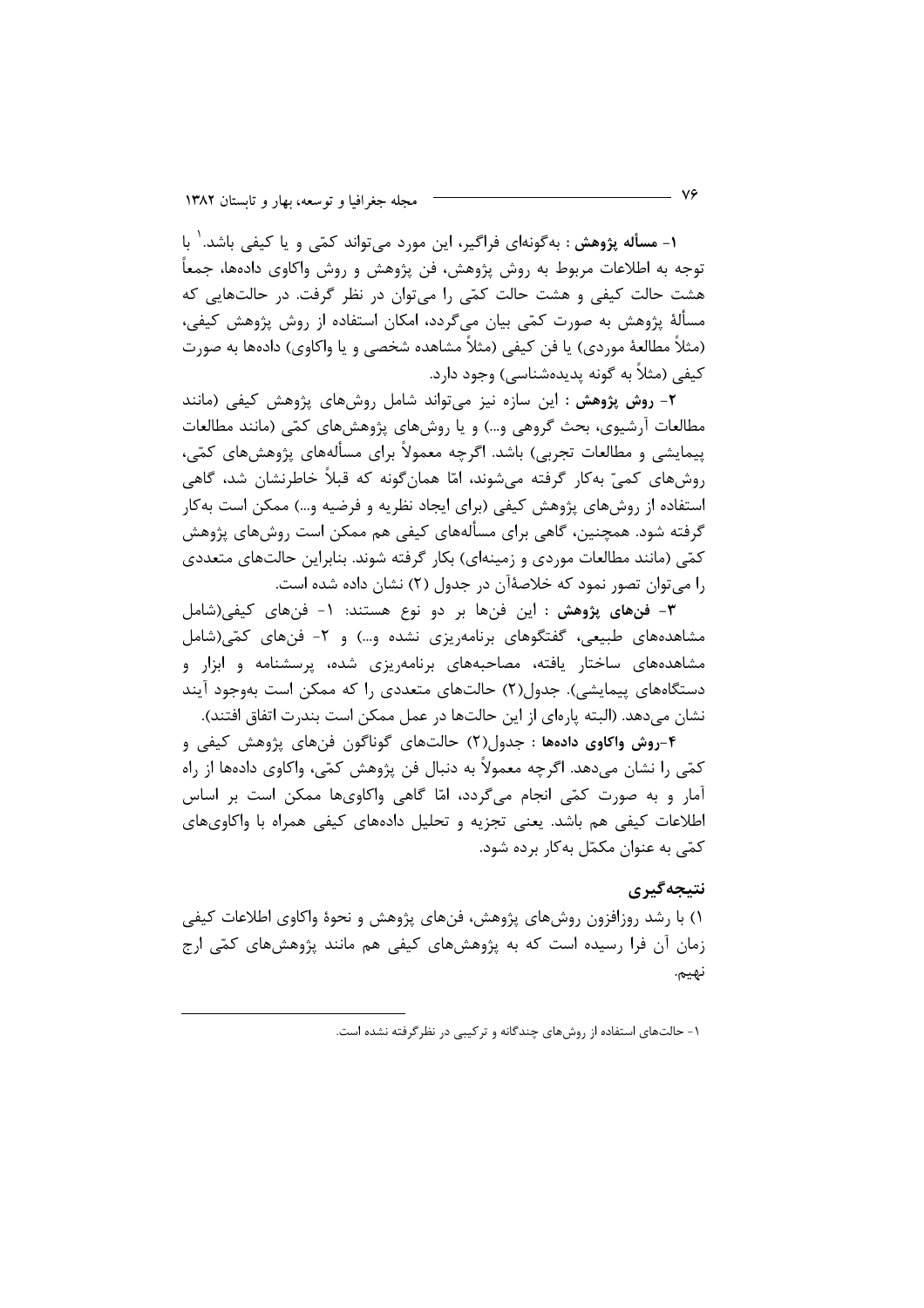۲) تکیه بر پژوهشها و سازههای کمّی(حالت ۱۶ جدول ۲) دیدگاه محدودی را نسبت به پژوهش ارائه می،دهد، و نقشهای مهم پژوهشها و سازههای کیفی (۱۵ حالت دیگر ارائه شده در جدول ۲) را نادیده می گیرد. ۳) پژوهشهای کیفی از نظر اهمیت و ساختار علمی روش تحقیق، به گونهای ذاتی، در سطح نازلتری از پژوهشهای کمّی قرار ندارند. ۴) انتخاب بین یک پژوهش کیفی یا کمّی بستگی به عوامل متعددی دارد. مهمترین سازەهای تعیینکننده، عبارتند: ۱ــ مسأله پژوهش ۲ــ روش پژوهش ۳ــ فن پژوهش و روش واكاوى اطلاعات. ۵) یارهای از انواع روشهای پژوهش کیفی (به عنوان نمونه پژوهشهای موردی و اقدامي) مي توانند اطلاعات عميق و دقيقي را در خصوص پديدهها، رفتارها و سازمانهاي ییچیده ارائه کنند. کسب این گونه اطلاعات از راه پژوهشهای کمّی به هیچ عنوان ميسر نيست.

۶) دراکثر موارد، بهمنظور افزایش روائی داخلی و روائی خارجی پژوهش، می توان از هر دو نوع پژوهش کیفی و کمّی استفاده نمود. یعنی، روشهای پژوهشهای کیفی و کمّی می توانند مکمّل یکدیگر باشند.

پیشنهاد می گردد، در آینده، روشها و فنهای پژوهشهای کیفی هر چه کامل تر و عملي تر تدوين گردد تا روائي داخلي و خارجي آنها تقويت شود، و اعتبار اين گونه پژوهش ها نیز افزایش بیشتری پابد.

منابع و مآخذ

ا \_ دهخدا، علي/كبر: لغتنامه دهخدا، چاپ چهارم، مؤسسهٔ انتشارات و چاپ دانشگاه تهران، ١٣٧٣. ۲\_ عبدالخلیق، راشاد و آجین کیا، ب.پ : پژوهشهای تجربی در حسابداری:دیدگاه روش(شناختی، ترجمهٔ محمد نمازی، مرکز نشر دانشگاه شیراز، ۱۳۷۹.

۳ـ نادري، عزتالله و سيف نراقي: روشهاي تحقيق و چگونگي ارزشيابي آن در علوم انساني، دفتر تحقيقات وانتشارات بدر، ١٣٧٣.

4- Berg, B.L. Oualitative Research Methods, Boston: Allyn and Bacon, 1989.